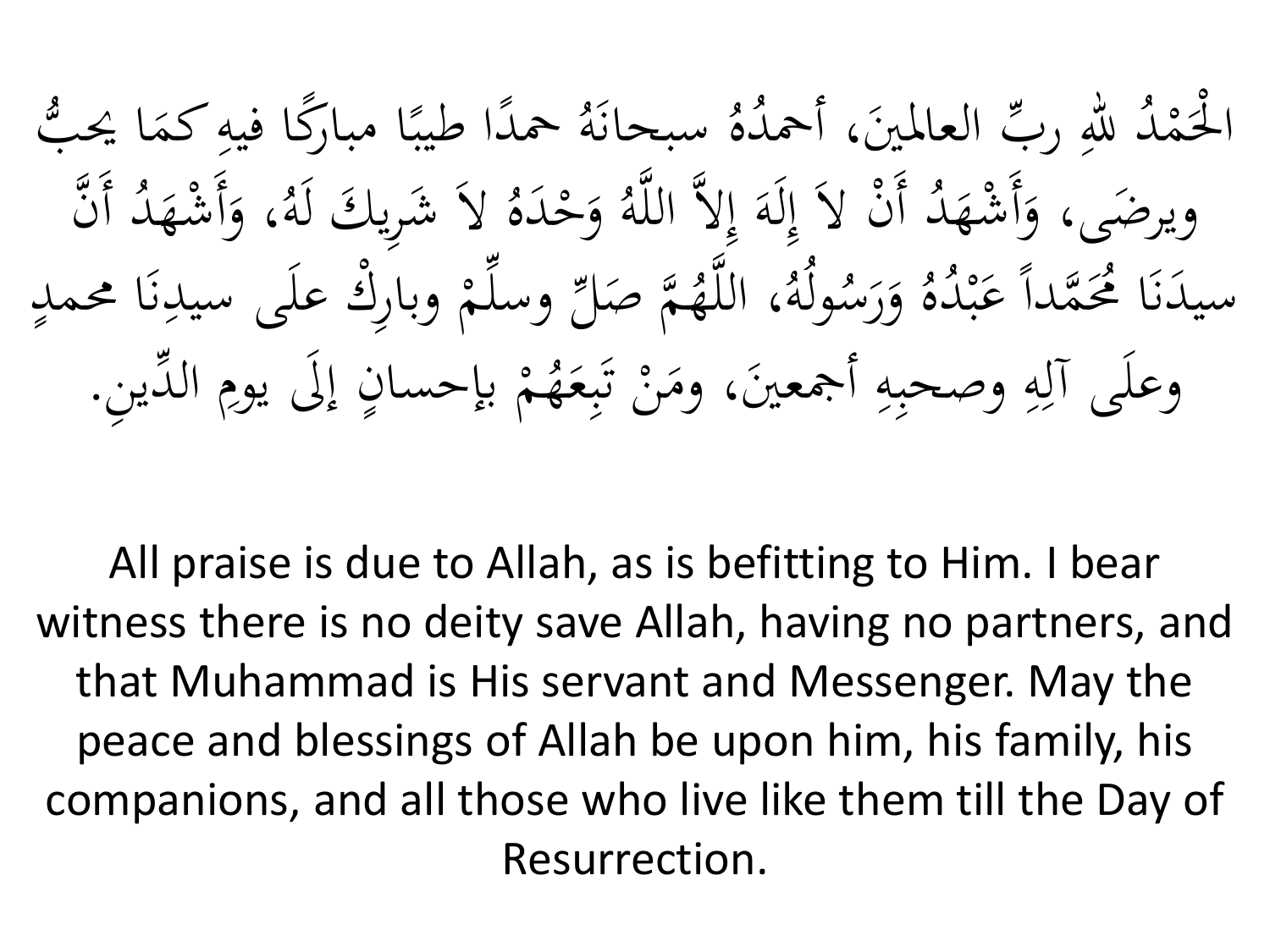**Jesus Peace Be Upon Him**

آمَنَ الرَّسُولُ بِمَا أُنزِلَ إِلَيْهِ مِن رَّبِّهِ وَالْمُؤْمِنُونَ كُلُّ آمَنَ بِاللَّهِ وَمَلَائِكَتِهِ وَكُتُبِهِ وَرُسُلِهِ لَا نُفَرِّقُ بَيْنَ أَحَدٍ مِّن رُّسُلِهِ وَقَالُوا سَمِعْنَا وَأَطَعْنَا **َ ِ ِ َ ِ ِ ِ َ َ ِ ِ ب َ ِ َ ِ ِ ِ ْ ِ َ َ ِ َ ْ َ َ ْ َ َ ِ ِ َ ب ِ 2:285- ُ ِصير ْ َك الْم لَي ا و َّـن َ َك ر ان غُْفر َ ِ إ َ َ ب َ َ**

- Isa Ulul Azm Prophet is mentioned over 50x explicitly and implicitly in the Qur'an, born miraculously from the Virgin Mary, Sayyidah Maryam. He is our Prophet who contributed to the values of Piety and Righteousness.
- **Peter 3:10-12: "Whoever desires to love life and see good days, let him keep his tongue from evil and his lips from speaking deceit; let him turn away from evil and do good; let him seek peace and pursue it. For the eyes of the Lord are on the righteous, and his ears are open to their prayer. But the face of the Lord is against those who do evil."**
- Isa taught people to stop haughtiness and Riyaa. He had no possessions of the world and taught us to leave the world, its consumption and delights.
- There was a time in history when Christmas was more than getting 40% off electronics at Currys, or rushing to Boxing day sales. It was a time of celebration of Jesus **Seall** the son of Mary.
- As Muslims we can argue the origins of Christmas until we are blue in the face, but instead I'd like us to use this time to remind ourselves of who Jesus was and what he stood for.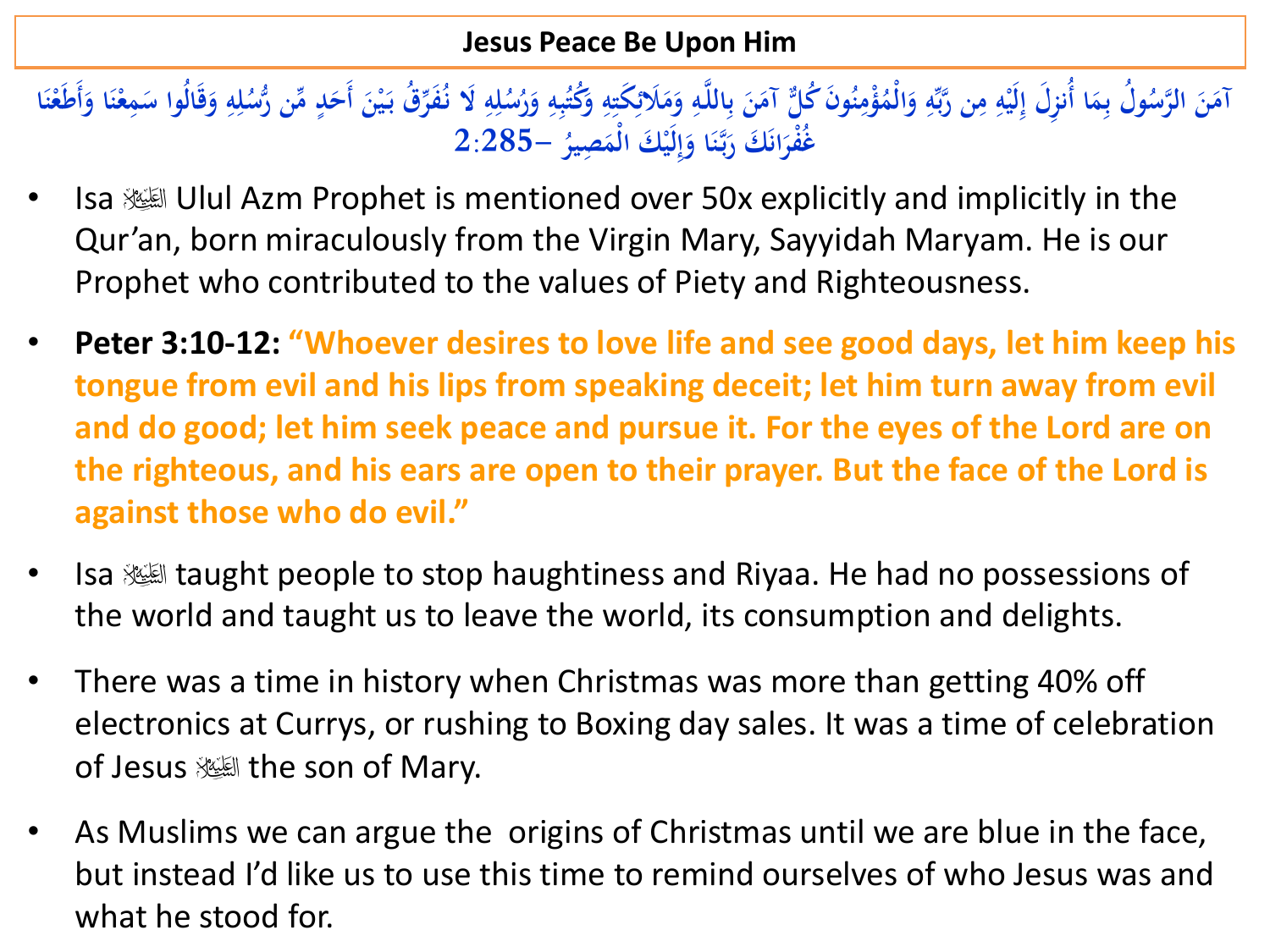He was a great Messenger of Allah, a brother of our Messenger Muhammad . in the realm of prophecy. Allah  $\mathcal{H}$  adorns the Qur'an with mention of Jesus and his blessed mother Mary.

قال كعبُ الأحبارِ \*كان عيسى بنُ مريمَ رجلاً أحمرَ إلَى البَيَاضِ ما هو \*سبطَ الرأسِ ولم يدهِنْ رأسَه قطٌ \*وكان عيسى<br>بدش حافيًا \*ما يَتَّخِذْ بِهَا ولا حايَّةً ولا معاهلَ الا ثمانَ ولا معقَّل الا قبيتَ بيما. \*كان **َ َ** ر<br>. **ا**<br>را **ْ ِ** يمشي خافِيَّآ \*وَلَم يَتَّخِذْ بيتًا ولا حِلْيَةً ولا متاعاً ولا ثِياباً ولا ورقاً إلا قوتَ يومه \*وَكانَ حيثما غابت الشمس صفّ قدميه<br>يمشي حافِيَّآ \*وَلَم يَتَّخِذْ بيتًا ولا حِلْيَةً ولا متاعاً ولا ثِياباً ولا ورقاً إ **ً ِ** .<br>ئا **َ ً** وصلَّى حتى يُصْبِح لَمَّ وَكَانَ يُبْرَئُ الْأَكْمَهُ والْأَبِرِصِ ويُحِييَ الموتى بِإِذنَ الله لَهُ وَكَانَ يخبرُ قومُه بِما يأكلون في بيوتهم وما يَدَّخِرون<br>إذا يُجان بن حال مجداً إراد في الحسنة كان أشعشَ الله عنه المجد **ْ ِياءِ**<br>≈ لِّغَدٍ ۖ وَكَانَ يَمْشَي عَلَى وَجَهِ الْمَاءِ فِي الْبَحْرِ ۗ \*كَانَ أَشْعَثَ الرَأْسُ صغيرَ الوجهِ \*زَاهَدًا فَي الدنيا راغبًا في الأخرة حَرِيْصًا عَلَى<br>لِغَدٍ \*وَكان يُمشَي على وجهِ الماءِ في البحرِ \*كان أَشْعَثَ الرَ **ِ ِ** .<br>|<br>| **ِ َ َ ً ً عبادة اهلل \* ا في األرض اح ّ ي وكان س ....فرفعه اهلل إلى السماء َ**

• Kaʿb al-Aḥbār narrates: ʿIsa ibn Maryam was a man of rosy-white complexion, with lank hair which was never dyed. He would walk bare-footed, claiming nothing in the way of shelter, finery, wares, garments, or money; of the latter he would procure only enough to subsist for the day. Once the sun would set, he would align himself and pray until morning. He would restore sight to the blind, heal those afflicted with leprosy, and revive the dead – all with the license of God. He would inform his people of that which they were consuming in their own homes and of that which they were secretly and protectively safeguarding for their future. He would, in the very midst of the sea, walk upon the surface of the water. He had shaggy, tousled hair and a slender, delicate face. He was ascetic in matters of this world, vigorously exuberant towards the hereafter, ever-vigilant in his devotions to God. He was an itinerant who wandered the earth…..It was then that God raised him up to the heavens.